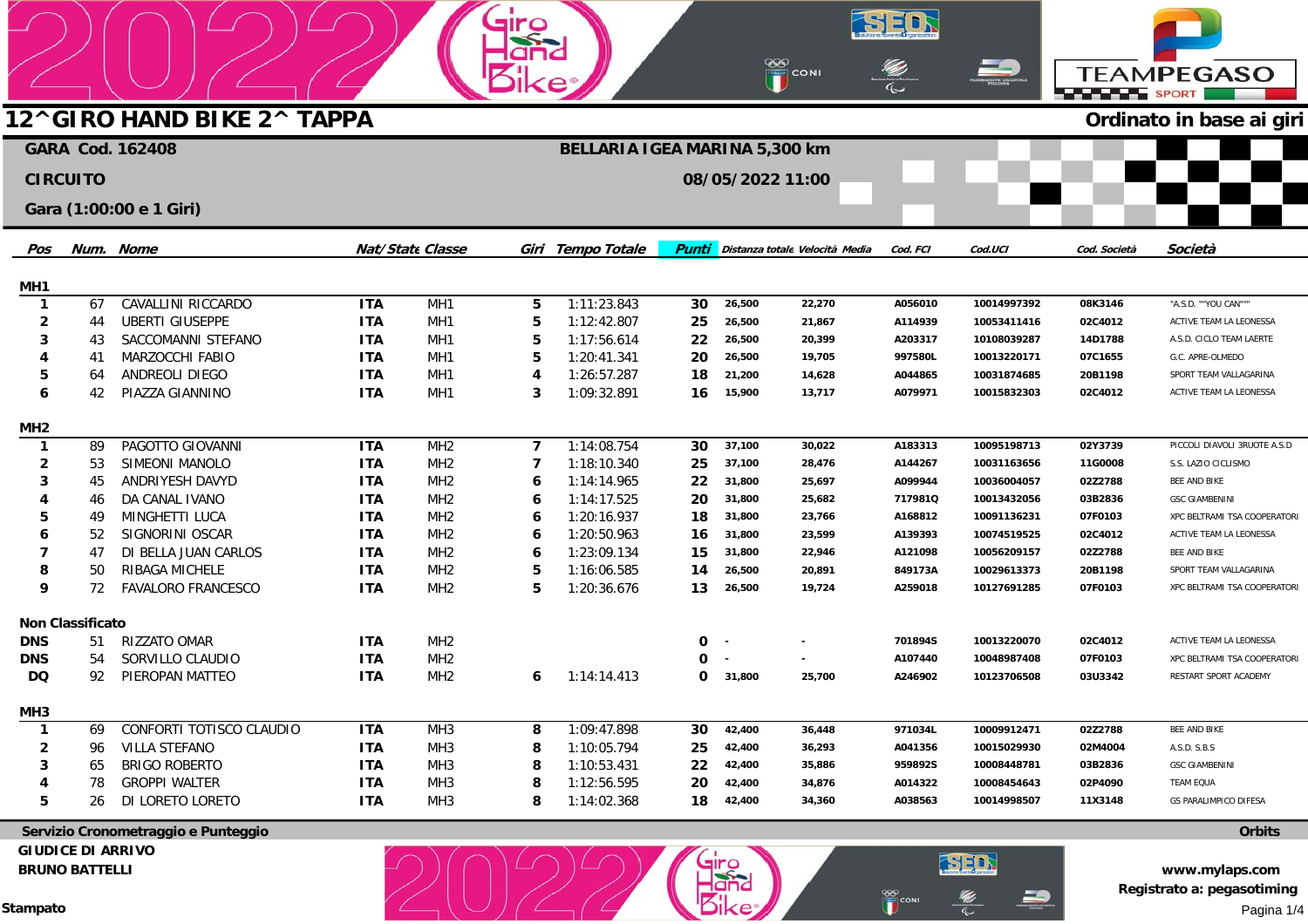# **12^GIRO HAND BIKE 2^ TAPPA**

## **Ordinato in base ai giri**

**TEAMPEGASO** 

**SPORT** SPORT

|                 |                         | <b>GARA Cod. 162408</b>     |            |                  |   | BELLARIA IGEA MARINA 5,300 km |                  |            |                                |          |             |              |                              |
|-----------------|-------------------------|-----------------------------|------------|------------------|---|-------------------------------|------------------|------------|--------------------------------|----------|-------------|--------------|------------------------------|
| <b>CIRCUITO</b> |                         |                             |            |                  |   |                               | 08/05/2022 11:00 |            |                                |          |             |              |                              |
|                 |                         | Gara (1:00:00 e 1 Giri)     |            |                  |   |                               |                  |            |                                |          |             |              |                              |
| Pos             | Num.                    | Nome                        |            | Nat/State Classe |   | Giri Tempo Totale             | <b>Punti</b>     |            | Distanza totale Velocità Media | Cod. FCI | Cod.UCI     | Cod. Società | Società                      |
| 6               | 97                      | ZANOTTI DAVIDE              | <b>ITA</b> | MH <sub>3</sub>  | 8 | 1:14:25.922                   | 16               | 42,400     | 34,179                         | 991880K  | 10013220474 | 07C1655      | G.C. APRE-OLMEDO             |
| 7               | 22                      | <b>BOZZI ELDO</b>           | <b>ITA</b> | MH <sub>3</sub>  | 8 | 1:14:26.306                   | 15               | 42,400     | 34,176                         | A040874  | 10031784052 | 03B2836      | <b>GSC GIAMBENINI</b>        |
| 8               | 38                      | <b>SCARPARI MAURO</b>       | <b>ITA</b> | MH <sub>3</sub>  | 8 | 1:18:31.923                   | 14               | 42,400     | 32,394                         | A026131  | 10031385948 | 02T4653      | VIGHENZI HANDBIKE            |
| 9               | 30                      | <b>LAGHI GIANLUCA</b>       | <b>ITA</b> | MH <sub>3</sub>  | 8 | 1:19:36.138                   | 13               | 42,400     | 31,959                         | 9641830  | 10014997695 | 07C1655      | G.C. APRE-OLMEDO             |
| 10              | 35                      | POGLIANI ANDREA             | <b>ITA</b> | MH <sub>3</sub>  | 8 | 1:19:47.498                   | 12               | 42,400     | 31,883                         | A196708  | 10103701872 | 02Z2788      | BEE AND BIKE                 |
| 11              | 37                      | SANDULLO CIRO               | <b>ITA</b> | MH <sub>3</sub>  | 8 | 1:19:47.897                   | 11               | 42,400     | 31,880                         | A102337  | 10034730933 | 13G2094      | CPS PROFESSIONAL TEAM        |
| 12              | 29                      | GIANNOCCARO NICOLA          | <b>ITA</b> | MH <sub>3</sub>  | 7 | 1:10:17.607                   | 10               | 37,100     | 31,667                         | A129100  | 10064015940 | 14Q1831      | A.S.D. FLOWERS TOWN          |
| 13              | 79                      | <b>JAZIC HARIS</b>          | <b>BIH</b> | MH <sub>3</sub>  | 7 | 1:11:47.708                   | 9                | 37,100     | 31,005                         | A129056  | 10064595516 | 08B3270      | ASD A.FA.P.H                 |
| 14              | 71                      | <b>FANUCCHI FABIO</b>       | <b>ITA</b> | MH <sub>3</sub>  | 7 | 1:12:57.134                   | 8                | 37,100     | 30,513                         | 963379J  | 10014997594 | 07C1655      | G.C. APRE-OLMEDO             |
| 15              | 95                      | <b>TERAZZA PAOLO</b>        | <b>ITA</b> | MH <sub>3</sub>  | 7 | 1:15:16.480                   | 7                | 37,100     | 29,572                         | A251948  | 10125317718 | 02W3729      | POLHA - VARESE               |
| 16              | 34                      | PASINETTI BERNARDO          | <b>ITA</b> | MH <sub>3</sub>  | 7 | 1:19:43.553                   | 6                | 37,100     | 27,921                         | A183962  | 10095957131 | 02C4012      | ACTIVE TEAM LA LEONESSA      |
| 17              | 33                      | MICHELI LUCA GIACOMO        | <b>ITA</b> | MH <sub>3</sub>  | 7 | 1:27:39.944                   | 5                | 37,100     | 25,392                         | A176374  | 10092117345 | 20B1198      | SPORT TEAM VALLAGARINA       |
| 18              | 27                      | <b>FALAPPI FABRIZIO</b>     | <b>ITA</b> | MH <sub>3</sub>  | 6 | 1:11:17.937                   | 4                | 31,800     | 26,761                         | A246550  | 10123549183 | 02C4012      | ACTIVE TEAM LA LEONESSA      |
| 19              | -99                     | MARCHESANI ANDREA           | <b>ITA</b> | MH <sub>3</sub>  | 6 | 1:11:40.480                   | 3                | 31,800     | 26,620                         | A155958  | 10082494339 | 12Q1173      | ADDESI CYCLING               |
| 20              | 91                      | PERCOCO LEONARDO            | <b>ITA</b> | MH <sub>3</sub>  | 6 | 1:12:31.062                   | 2                | 31,800     | 26,311                         | A131754  | 10065365654 | 20B1198      | SPORT TEAM VALLAGARINA       |
| 21              | 31                      | LOMAGISTRO GIUSEPPE         | <b>ITA</b> | MH <sub>3</sub>  | 6 | 1:13:16.514                   | 1                | 31,800     | 26,039                         | A218647  | 10115141004 | 14D1788      | A.S.D. CICLO TEAM LAERTE     |
| 22              | 84                      | MANUSÔ FRANCO               | <b>ITA</b> | MH <sub>3</sub>  | 6 | 1:13:22.811                   | 1                | 31,800     | 26,002                         | 799549R  | 10013431854 | 02Y3739      | PICCOLI DIAVOLI 3RUOTE A.S.D |
| 23              | 98                      | <b>ZUCCHINI ANTONIO</b>     | <b>ITA</b> | MH <sub>3</sub>  | 6 | 1:19:38.027                   | 1                | 31,800     | 23,960                         | A023486  | 10031305116 | 07C1655      | G.C. APRE-OLMEDO             |
| 24              | 24                      | <b>DAGNONI MARCO</b>        | <b>ITA</b> | MH <sub>3</sub>  | 5 | 1:13:51.239                   | 1                | 26,500     | 21,529                         | A228138  | 10115182733 | 02C4012      | ACTIVE TEAM LA LEONESSA      |
| 25              | 74                      | <b>FRISINGHELLI RINALDO</b> | <b>ITA</b> | MH <sub>3</sub>  | 5 | 1:14:05.215                   | 1                | 26,500     | 21,461                         | 965007U  | 10030414938 | 20B1198      | SPORT TEAM VALLAGARINA       |
| 26              | 23                      | COLOMBO MARCO CARLO EMILIO  | <b>ITA</b> | MH <sub>3</sub>  | 4 | 1:13:50.987                   | 1                | 21,200     | 17,224                         | A246890  | 10123549082 | 02C4012      | ACTIVE TEAM LA LEONESSA      |
|                 | <b>Non Classificato</b> |                             |            |                  |   |                               |                  |            |                                |          |             |              |                              |
| <b>DNS</b>      | 28                      | <b>GABINI MARIO</b>         | <b>ITA</b> | MH <sub>3</sub>  |   |                               | 0                | $\sim$     |                                | A157530  | 10083277514 | 11G0008      | S.S. LAZIO CICLISMO          |
| <b>DNS</b>      | 32                      | MARTELLI MASSIMO            | <b>ITA</b> | MH <sub>3</sub>  |   |                               | 0                | $\sim$ $-$ | $\sim$                         | 996492F  | 10015073275 | 02L1039      | 77 GUIDIZZOLO                |
| <b>DNS</b>      | 39                      | SETTE PANTALEO              | <b>ITA</b> | MH <sub>3</sub>  |   |                               | 0                | - 11       | $\sim$                         | A260656  | 10008456461 | 02L1039      | 77 GUIDIZZOLO                |
| <b>DNS</b>      | 40                      | <b>TESTA MIRKO</b>          | <b>ITA</b> | MH <sub>3</sub>  |   |                               | 0                |            | $\sim$                         | A172138  | 10090631730 | 02C4012      | ACTIVE TEAM LA LEONESSA      |
| <b>DNS</b>      | 76                      | <b>GABRIELLI MARCO</b>      | <b>ITA</b> | MH <sub>3</sub>  |   |                               | 0                |            |                                | A217145  | 10113543433 | 20B1198      | SPORT TEAM VALLAGARINA       |
| <b>DNS</b>      | 80                      | LANDONI ALEX                | <b>ITA</b> | MH <sub>3</sub>  |   |                               | 0                |            |                                | A033837  | 10014470057 | 03B2836      | <b>GSC GIAMBENINI</b>        |

٠

airo

-lar

SED

 $\overline{\mathbb{Q}}$ 

⇒

∞

CONI

SED

E)

 $\Rightarrow$ 

**EXP** CONI

**MH4** 

 **Servizio Cronometraggio e Punteggio GIUDICE DI ARRIVO BRUNO BATTELLI** 

**Orbits** 

**www.mylaps.com Registrato a: pegasotiming**  Pagina 2/4

**Stampato**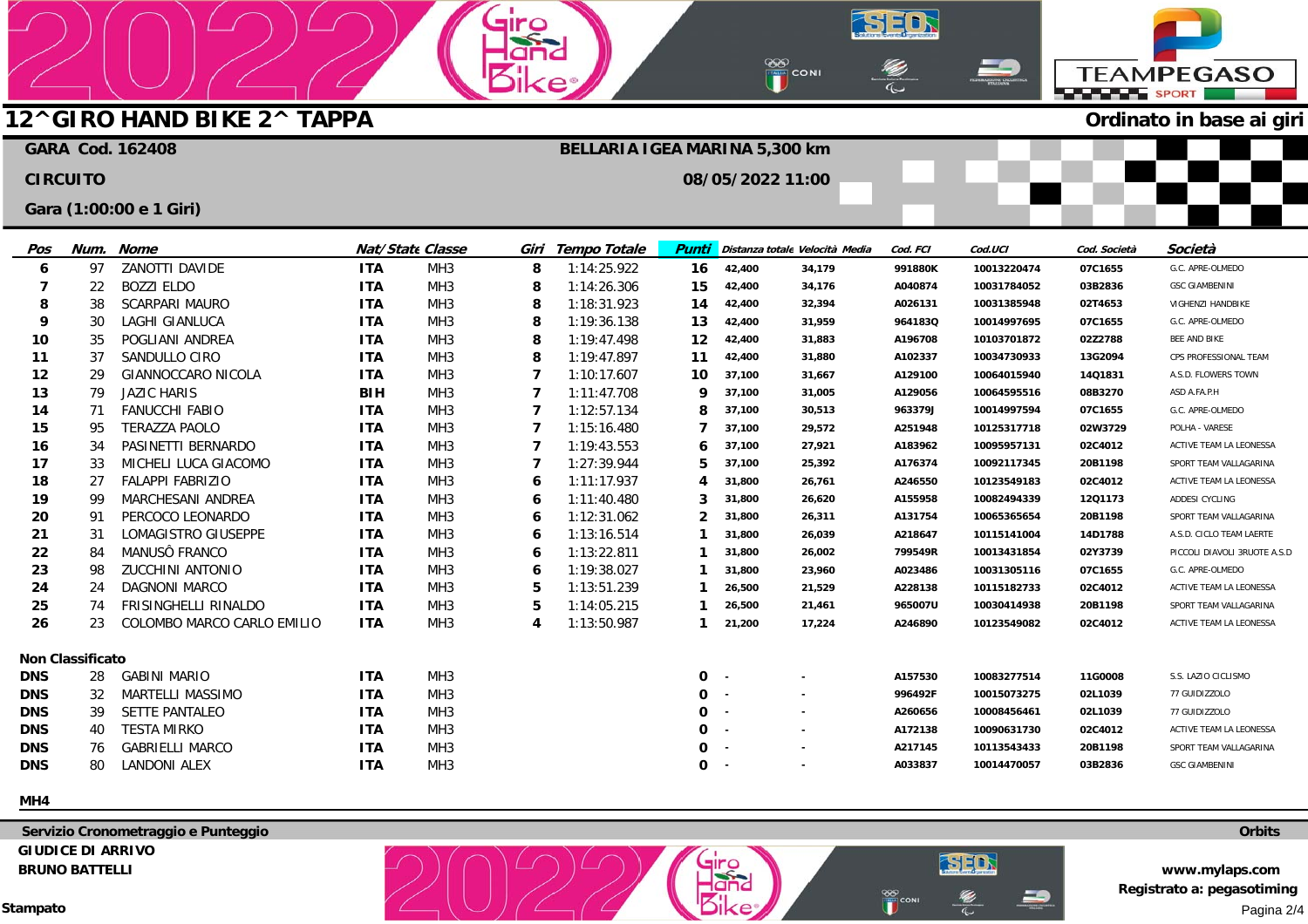### ထစ<br><mark>(၂)</mark> coni **TEAMPEGASO ELECTRIC SPORT 12^GIRO HAND BIKE 2^ TAPPA Ordinato in base ai giri GARA Cod. 162408 BELLARIA IGEA MARINA 5,300 km CIRCUITO 08/05/2022 11:00 Gara (1:00:00 e 1 Giri) Cod. FCI Cod.UCI Cod. Società Pos Num. Nome Nat/State Classe Giri Tempo Totale Punti Distanza totaleVelocità Media Società 1** 81 LASCARO VITO **ITA** MH<sub>4</sub> 1:11:32.580 **30 42,400 35,559 A048541 10015030132 02W3729** POLHA - VARESE **8 2 8** 4 KRUEZI FATMIR **KOS** MH<sub>4</sub> 1:11:34.094 **25 42,400 35,546 11F2811** VITERSPORT **964701F 10030412413 3** 11 TONOLI FRANCO **ITA** MH<sub>4</sub> **8** 1:14:32.233 **22 42,400 34,131 A078747 02C4012** ACTIVE TEAM LA LEONESSA **10033216420 4** LUCISANO DOMENICO **ITA** MH<sub>4</sub> **8** 1:18:32.283 **20 42,400 32,392 A032587 10031563073 06W1291** INTEGRABILI HANDBIKE TEAM 83 **5** 7 PETTINATO GIORGIO MH<sub>4</sub> **8** 1:19:48.438 **18 42,400 31,877 982903M 10014397410 03B2836** GSC GIAMBENINI **ITA**  SMITS BERND **7**  $1:10:17.968$ **6** 10 **ITA** MH<sub>4</sub> **16 37,100 31,665 A059993 10012451851 02M4004** A.S.D. S.B.S **7** SCUTTERI ALESSIO **ITA** MH<sub>4</sub> **7** 1:10:58.690 **15** 94 **37,100 31,362 A142050** ACTIVE TEAM LA LEONESSA **10076862073 02C4012 8 7 37,100 30,028 A100302 10034612513 02C4012** ZANA CLAUDIO **ITA** MH<sub>4</sub> 1:14:07.811 12 **14** ACTIVE TEAM LA LEONESSA **9** 8 PIZZI MAURO **ITA** MH<sub>4</sub> **7** 1:14:33.310 **13 37,100 29,857 A183966 10095788894 02C4012** ACTIVE TEAM LA LEONESSA **10** MASSARI ANGELO **ITA** MH<sub>4</sub> **7** 1:15:23.871 **12 37,100 29,523 963279N 10014997796 07M1894** 87 G.S. PARMENSE IL SOGNO 1:18:03.520 **11** MH<sub>4</sub> **7** 6 NICOLI MAURO **ITA 11 37,100 28,517 A206872 07F0103 10107988868**  XPC BELTRAMI TSA COOPERATORI **12 7 28,506 996496B 10015030233 02L1039**  $\overline{2}$ CATALANO ANTONIO **ITA** MH<sub>4</sub> 1:18:05.326 **10 37,100**  77 GUIDIZZOLO **13** 1:13:43.934 3 GUERINI MATTIA **ITA** MH<sub>4</sub> **6 9 31,800 25,877 A136903 10074267022 02C4012** ACTIVE TEAM LA LEONESSA **14** 93 PITSCHEIDER CARLO **ITA** MH<sub>4</sub> **6** 1:19:50.928 **8 31,800 23,895 848806D 10029611353 20B1198** SPORT TEAM VALLAGARINA **15** 73 FILOCAMO STELLARIO **ITA** MH<sub>4</sub> **4** 1:09:36.437 **7 21,200 18,274 965898W 10030423830 03B2836** GSC GIAMBENINI **Non Classificato DNF** 90 PAROLO FRANCESCO **ITA** M<sub>H4</sub> 3.332 **1 02Y3739** PICCOLI DIAVOLI 3RUOTE A.S.D **A196997 10103702983**

**airc** 

### **MH5 1 2 3 4 5 Non Classificato DNF** 88 14 16 13 15 17 MONTI TIZIANO DE CORTES MIRKO PAIER GUIDO BOVE FABRIZIO FARINATI SIMONE PIETROBONI CLAUDIO **ITA ITA ITA ITA ITA ITA** MH5 MH5 MH5 MH5 MH5 MH5 **8 8 8 8 7** 1:15:49.204 1:17:39.973 1:17:40.322 1:17:47.098 1:12:40.137 1:04.808 **30 25 22 20 18 1 42,400 42,400 42,400 42,400 37,100 - 33,553 32,756 32,753 32,706 30,632 - A185891 981162L A131969 A027888 A074382 720907D 10097283203 10013021424 10065713238 10009911259 10033002616 10013431955 03U3342 02C4012 20B1198 03U3342 03B2836 02C4012** RESTART SPORT ACADEMY ACTIVE TEAM LA LEONESSA SPORT TEAM VALLAGARINA RESTART SPORT ACADEMY GSC GIAMBENINI ACTIVE TEAM LA LEONESSA

**0** 

**- -** 

**- -** 

**A028615** 

**SED** 

**10014997901** 

SED

CON

**02C4012** 

### **MHO**

**DNS** 

1

GIAGNONI CHRISTIAN

**ITA** 

MH<sub>4</sub>

 **Servizio Cronometraggio e Punteggio GIUDICE DI ARRIVO BRUNO BATTELLI** 

**Stampato** 

**www.mylaps.com Registrato a: pegasotiming**  Pagina 3/4

**Orbits** 

ACTIVE TEAM LA LEONESSA